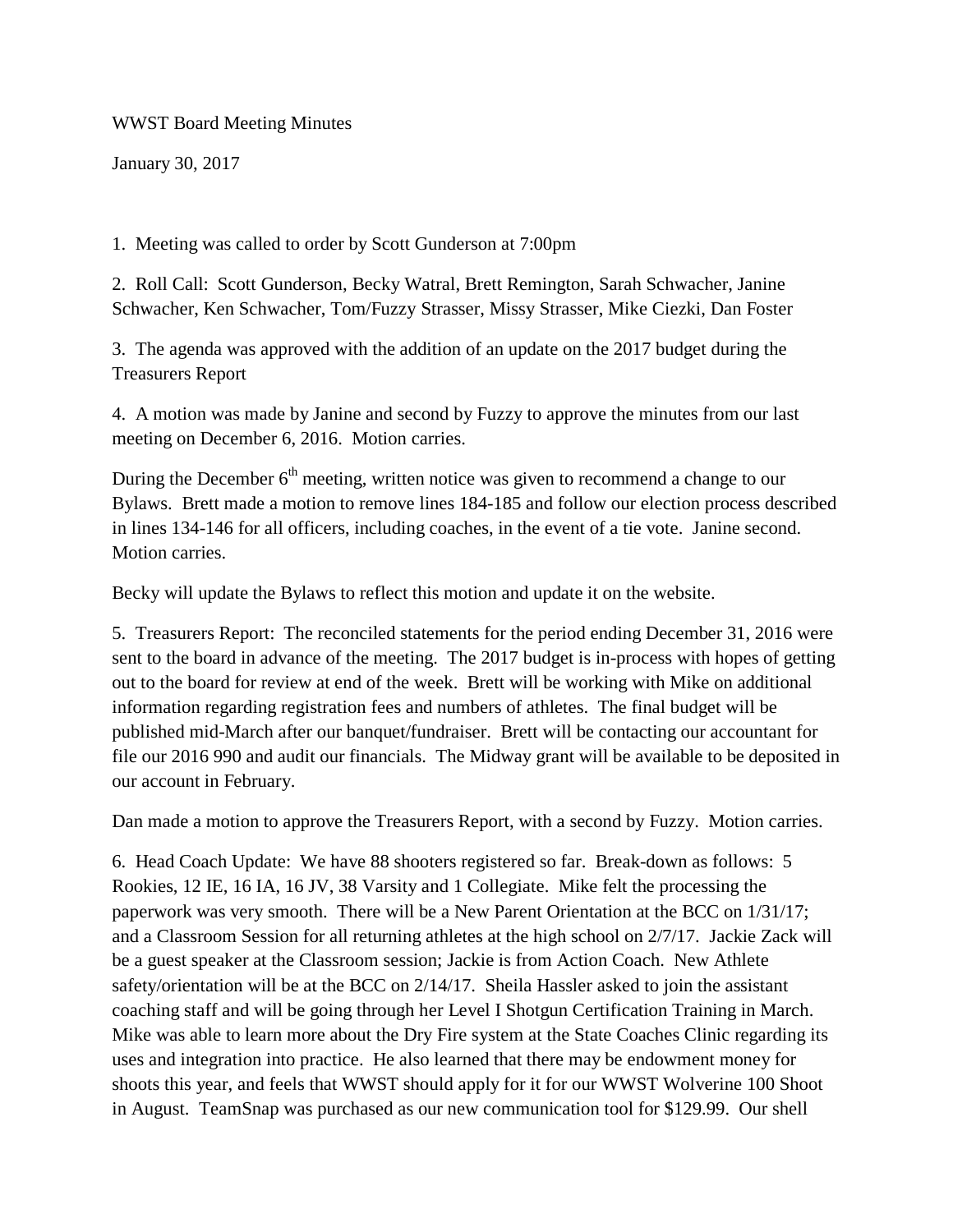purchase will be in 1/31/17. Further arrangements will be made to get them into storage at the BCC.

Mike was approached by a family requesting some financial support during this 2017 season. Discussion regarding off-setting registration fees, and scholarships for athletes with hardships commenced. A sub-committee of Becky, Dan and Mike will work to lay out our Scholarship Program which will include establishing a standard process for consideration and creation of a form. Work will be on-going for the next 2-3 months. A line item exists for a scholarship in our budget, and will have a value attributed to it in 2017.

A motion was made by Dan to support this family's request for 2017 for an amount to be determined after follow-up discussion between Mike and the family; the team will also supply them with three flats of old stock shells for practice. In return, the family is asked to consider volunteering their time to the team as they are able. A second was made by Fuzzy. Motion carries.

7. Youth Board Report: 10 spots have been sold for the back of our 2017 team shirts. We are actively looking for a sleeve sponsor at \$1000-\$1500. We are waiting to receive artwork and sponsor donation money. Hoping to get this completed in the next two weeks. If athletes would like a second team shirt, they will be available for purchase at \$50/cost is \$38.

There was a motion by Mike to provide a shirt and thank you letter to each shirt sponsor signed by the team at no charge. Second by Janine. Motion carries.

The youth board will be purchasing team shooting towels for each athlete from the monies raised in 2016. A request was to hold our Pep Rally before the State Shooting Competitions, with a suggested date of May 30 at the BCC during our regular practice night. Fan shirts will be for sale again to all shooters. The work schedule is out for our practices. The schedule will operate as if it is a formal job. If a Varsity shooter is unable to work a practice, they will need to find a replacement and communicate with the youth board and advisor. Sheila will be working to get an on-line spirit wear store up and running for new team/fan apparel. Brett would like to consider team shooting vests for next year.

8. Team Communication: The Quad-Chart will be coming out on Sundays covering four topics: Previous week's shooting/competition wrap up; Current week's practice plans; Our next competition; and Action Items. Each Wednesday, a Coach's Corner will be sent out focusing on education, training techniques, etc.

9. Code of Conduct: The 2015-2016 document was review and changes were made to reflect the current state of the WWST. Dan will be reaching out to Jill Stobber to poll other school's shooting programs regarding how the objectively track progress toward earning numerals and letters for the high school.